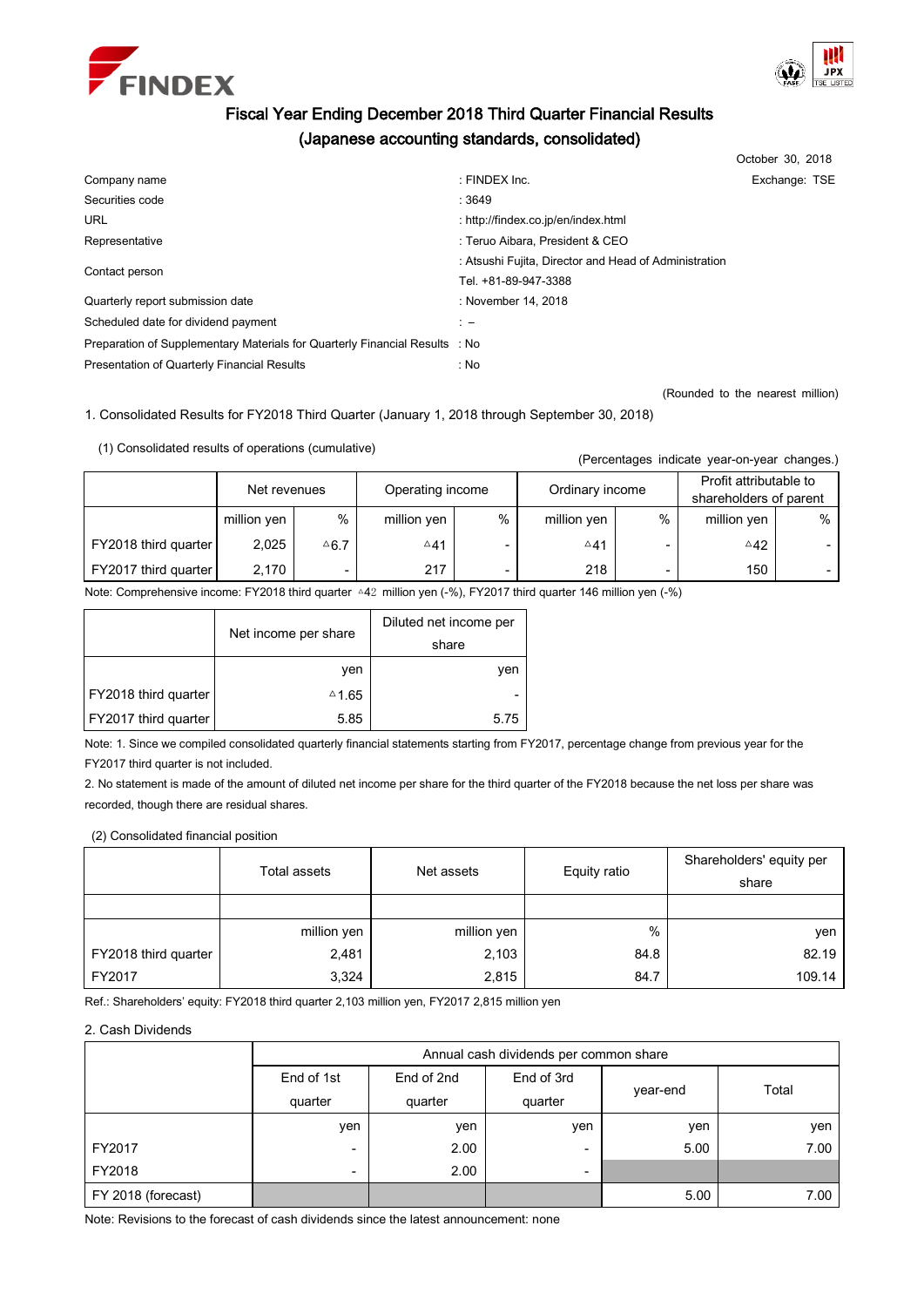# 3. Forecast of Consolidated Results for FY2018 (January 1, 2018 through December 31, 2018)

(% of change from FY2017)

|           | Net revenues |     | Operating income |     | Ordinary income |     | Profit attributable to<br>shareholders of<br>parent |     | Earnings per share |
|-----------|--------------|-----|------------------|-----|-----------------|-----|-----------------------------------------------------|-----|--------------------|
|           | million yen  | %   | million<br>yen   | %   | million<br>yen  | %   | million yen                                         | %   | ven                |
| Full-year | 3.500        | 5.7 | 590              | 8.0 | 590             | 7.7 | 388                                                 | 5.8 | 15.04              |

Notes: Revisions to the forecast of cash dividends since the latest announcement: none